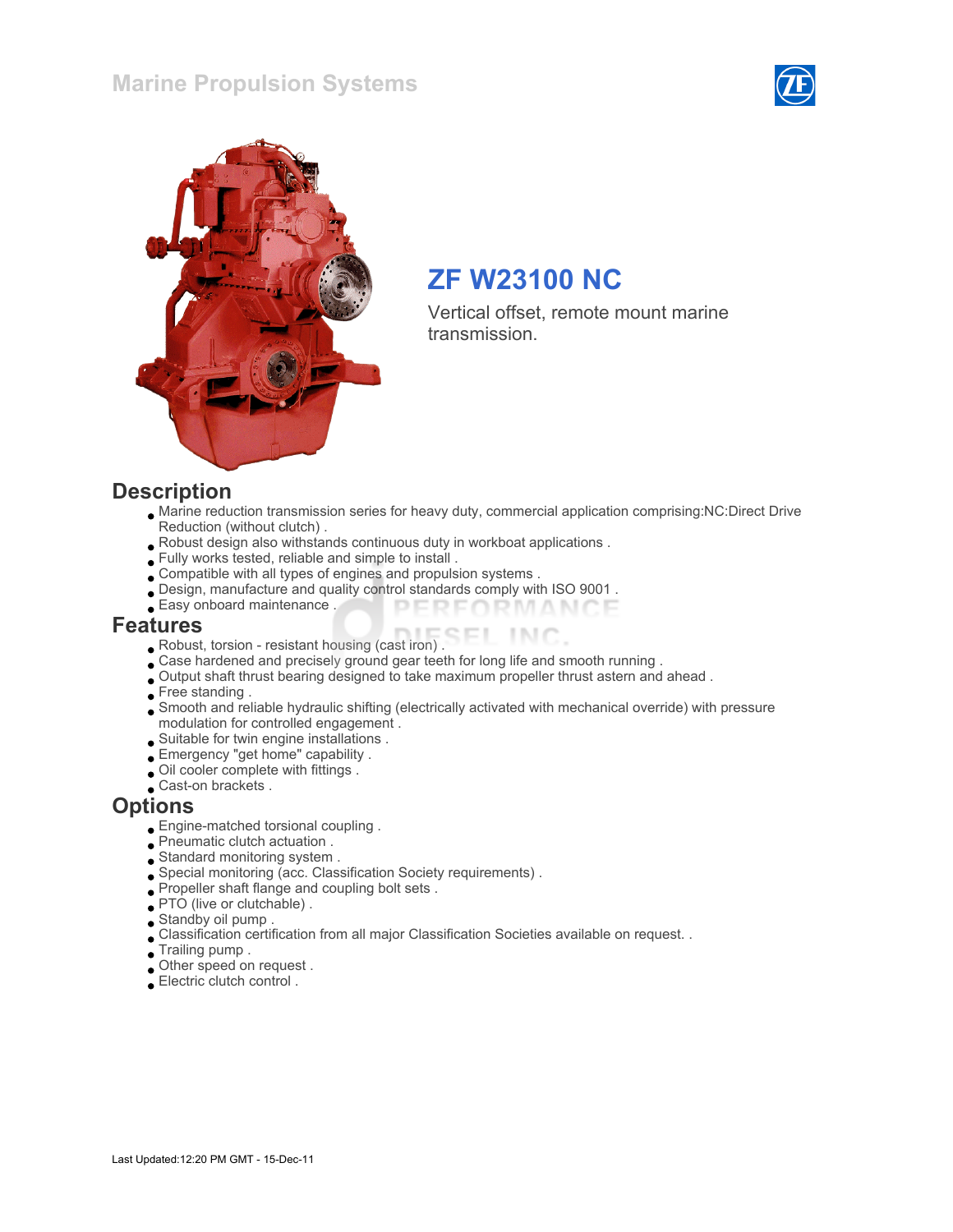# ZF W23100 NC

# Ratings

# Continuous Duty

| <b>RATIOS</b> | MAX. TORQUE POWER/RPM |       |                                                   |    | <b>INPUT POWER CAPACITY</b> |     |           |     |           |                | MAX.       |
|---------------|-----------------------|-------|---------------------------------------------------|----|-----------------------------|-----|-----------|-----|-----------|----------------|------------|
| <b>REAR</b>   | Nm.                   | ftlb  | kW                                                | hp | <b>kW</b>                   | hp  | <b>kW</b> | hp  | kW        | hp             | <b>RPM</b> |
|               |                       |       |                                                   |    | 750 rpm                     |     | 1000 rpm  |     | 1200 rpm  |                |            |
| 2.472         | 31668                 | 23357 | 3.3160 4.4469 2487  3335  3316  4447              |    |                             |     |           |     | 3979 5336 |                | 1200       |
| 3.032         | 27409                 |       | 20216 2.8701 3.8488 2153 2887 2870 3849 3444 4619 |    |                             |     |           |     |           |                | 1200       |
| 13.310        | 25785                 |       | 19018 2.7000 3.6208 2025 2716 2700 3621 3240      |    |                             |     |           |     |           | 4345           | 1200       |
| 3.478         | 24448                 |       | 18032 2.5600 3.4330 1920 2575 2560 3433 3072      |    |                             |     |           |     |           | 4120           | 1200       |
| 4.074         | 23178                 |       | 17095 2.4270 3.2547 1820 2441 2427 3255 2912      |    |                             |     |           |     |           | 3906           | 1200       |
| 4.478         | 21132                 |       | 15586 2.2128 2.9674 1660 2226 2213 2967 2655      |    |                             |     |           |     |           | 3561           | 1200       |
| 4.952         | 19297                 |       | 14233 2.0206 2.7097 1515 2032 2021 2710 2425      |    |                             |     |           |     |           | $ 3252\rangle$ | 1200       |
| 5.619         | 16331                 |       | 12045 1.7101 2.2932 1283 1720 1710 2293 2052      |    |                             |     |           |     |           | $ 2752\rangle$ | 1200       |
| 5.950         | 14287                 |       | 10538 1.4960 2.0062 1122 1505 1496 2006           |    |                             |     |           |     | 1795      | 2407           | 1200       |
| 7.091         | 6367                  | 4696  | 0.6667 0.8941                                     |    | 500                         | 671 | 667       | 894 | 800       | 1073           | 1200       |

\* Special Order Ratio.

Ratings shown for the ZF W17000, and larger gearboxes, are valid for applications without ice classification and comply with BV (Bureau Veritas) rules.



Last Updated:12:20 PM GMT - 15-Dec-11

300

400

500

600

700

**RPM** 

800

900

1000

1100

1200

 $2.000$ 

 $1.000$ 

 $\mathbf 0$  -200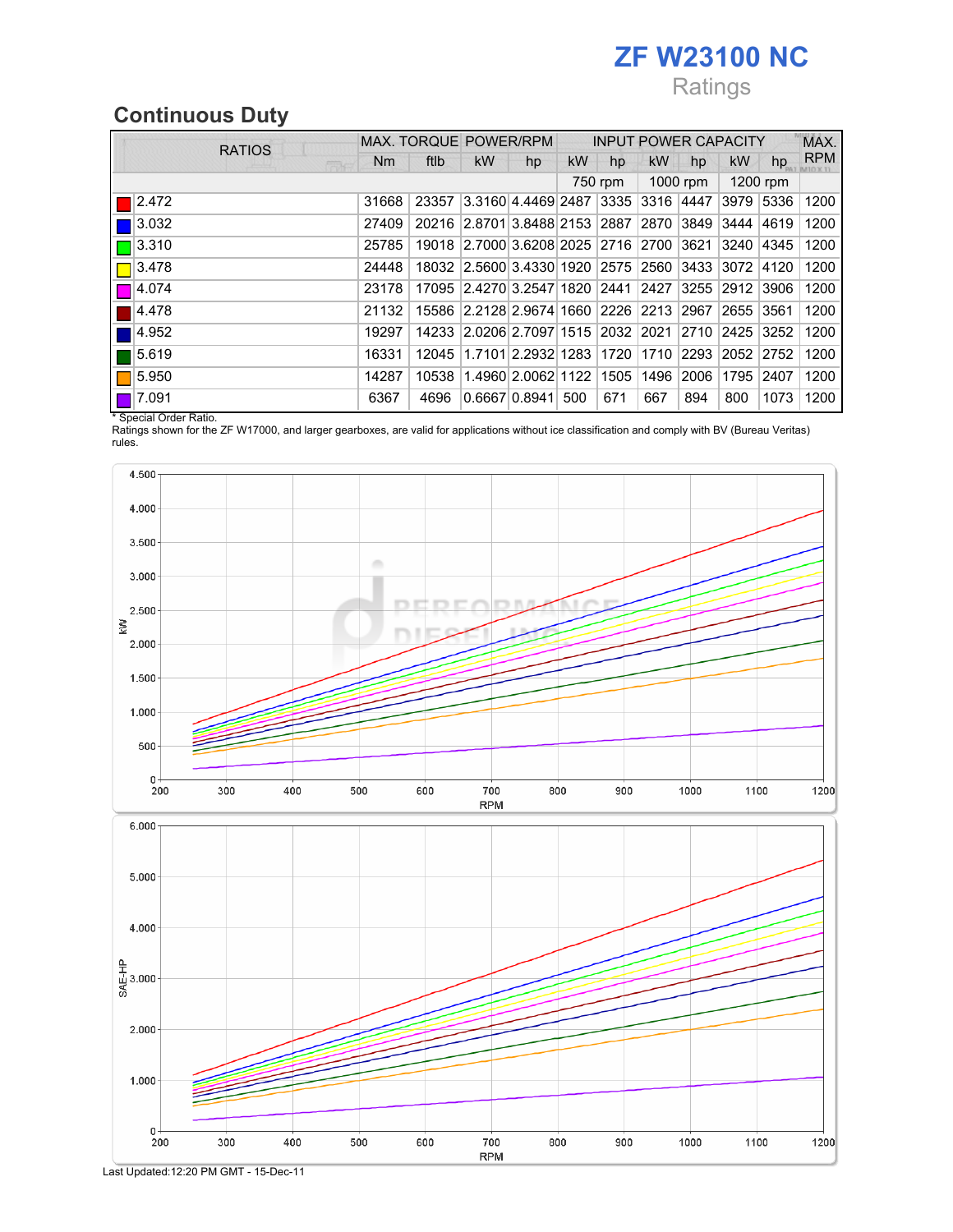



| mm (inches)    |                |                |                            |             |            |                |            |  |  |
|----------------|----------------|----------------|----------------------------|-------------|------------|----------------|------------|--|--|
| А              | B <sub>1</sub> | B <sub>2</sub> | H <sub>1</sub>             | H2          |            | L <sub>1</sub> |            |  |  |
| 630 (24.8)     | 810 (31.9)     | 810 (31.9)     | 710 (28.0)                 | 1,120(44.1) | 990 (39.0) | 790 (31.1)     | 250 (9.80) |  |  |
| Weight kg (lb) |                |                | Oil Capacity Litre (US qt) |             |            |                |            |  |  |
| 3,800(8,360)   |                |                |                            | 210 (223)   |            |                |            |  |  |

u PERFORMANCE DIESEL INC.

 $\alpha$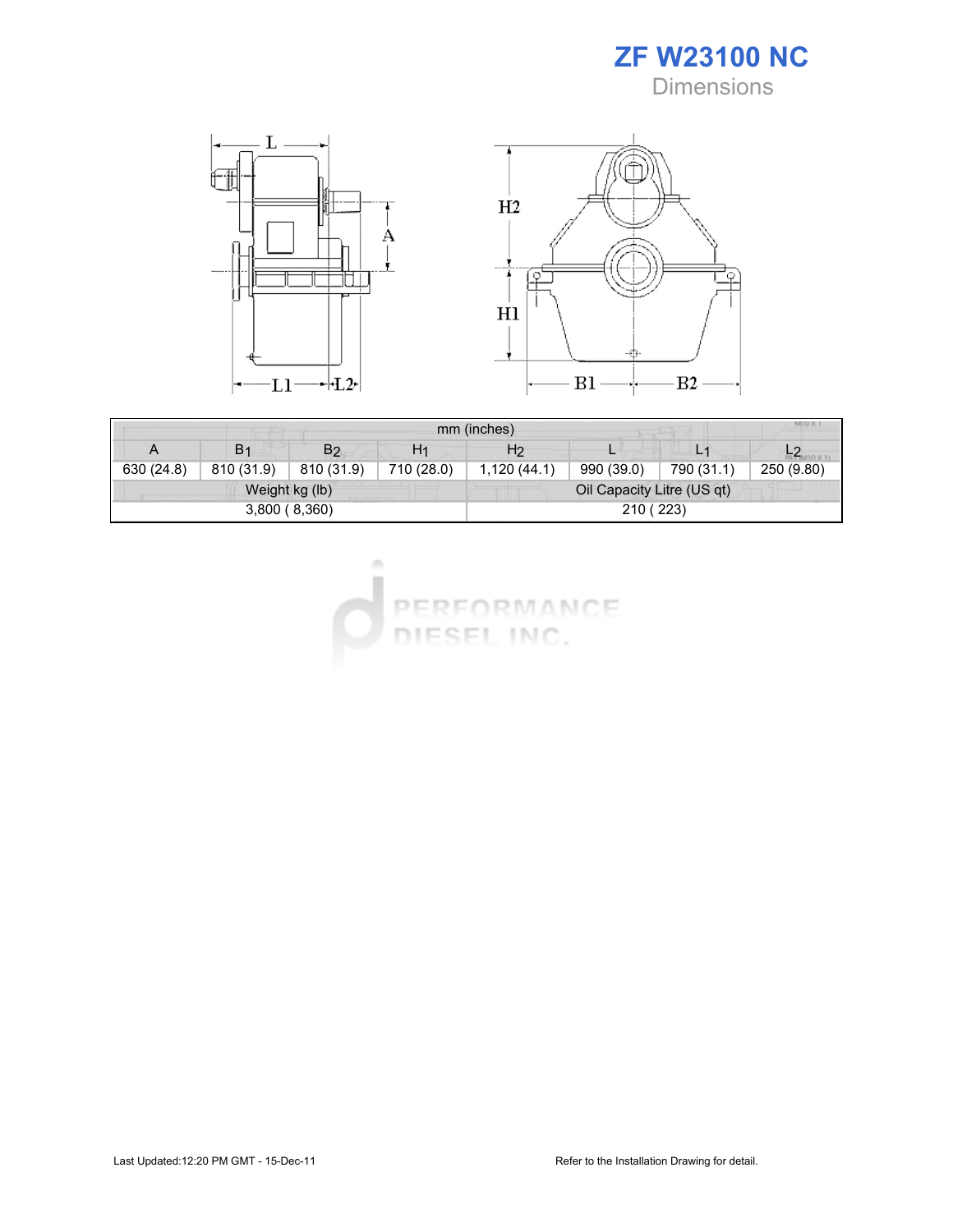

### PTO Configurations



PTO4 (Clutchable)

PTO5 (Live)